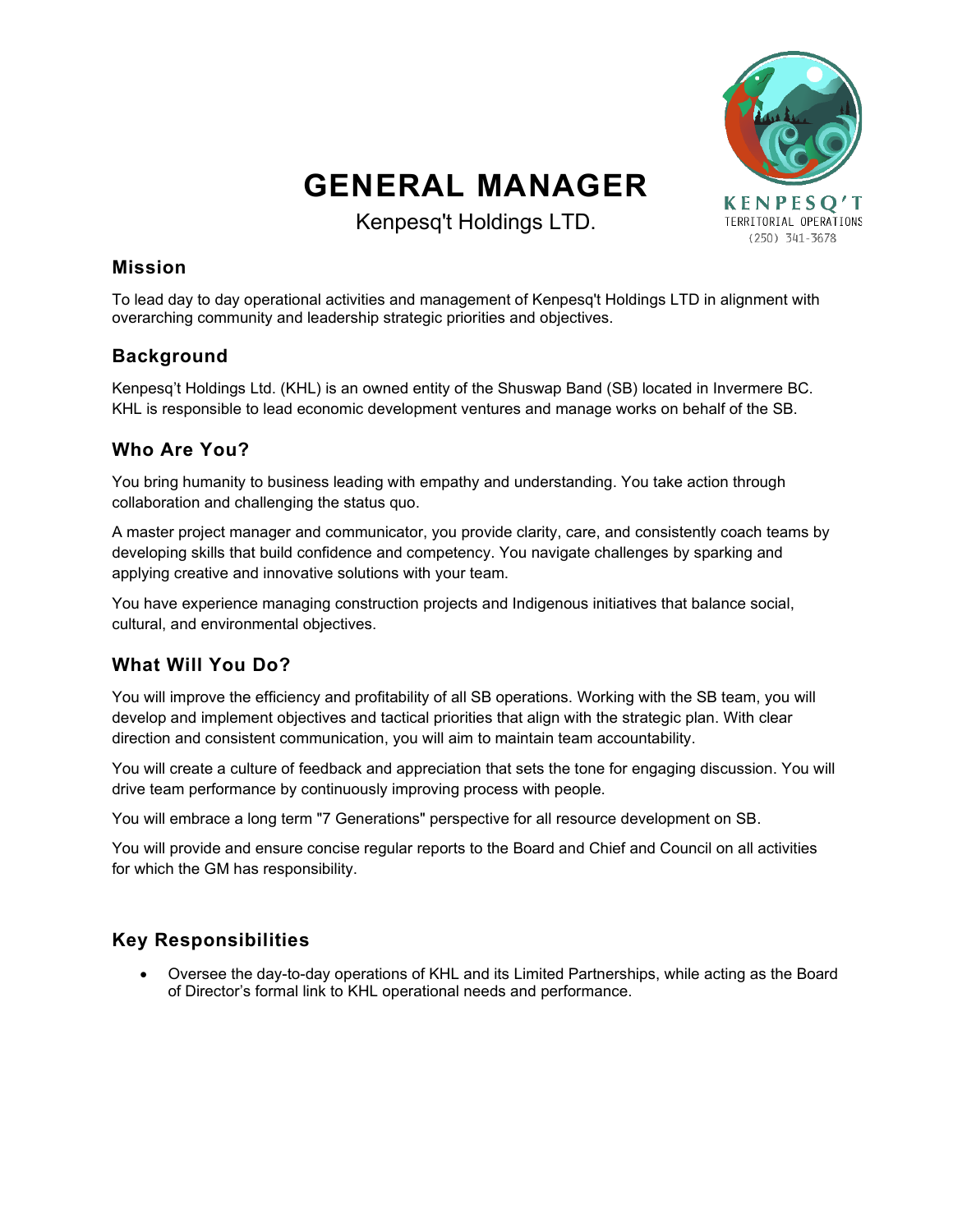- Support development of the KHL Strategic Business Plan based on direction from the Board that is consistent with SB values, interests, and mandates.
- Oversee financial management of KHL and its operating entities, inclusive of operating revenue and expenses, including the development of operating plans and annual budgets.
- Support the assessment and advancement of business opportunities developed by SB and the Board of Directors, including conducting appropriate due diligence activities.
- When required, work with senior management and the SB to procure funding opportunities for projects.
- Provide monthly and/or quarterly reports on financial and operational performance, relevant trends, and business risks to the KHL Board of Directors to support the Board's oversight function of KHL.
- Work with an HR Consultant in hiring, developing, and evaluating project managers, field staff, consultants, and contractors within approved contracts and budgets.
- Guide and manage all staff within KHL, including identification of key gaps and development of job descriptions.
- Work with operational and finance representatives from KHL partners and clients to ensure good communications and relations.
- Create a culture within the company that accounts for Indigenous values and cultural traditions of the SB, as well as principles related to Environmental, Social and Governance (ESG).
- Develop and maintain effective working relationships with SB contractors.
- Encourage, support, and otherwise mentor Shuswap members to advance small business opportunities and develop capacity within the KHL organization.

#### **Qualifications**

- Successful Experience in General / Operational Management fields with a focus on Construction Projects, Indigenous initiatives and balancing of social, cultural, and environmental objectives.
- A high degree of cultural competency and knowledge of Indigenous communities, knowledge of the SB and its culture considered to be an asset.
- Demonstrated high level leadership abilities. Proven ability to lead with a coaching, and team building approach.
- Ability to lead the creation, implementation, monitoring and updating of operational policies and procedures to ensure sustained and profitable business enterprises and positive work environments.
- Financial and risk management skills is required, including knowledge of financial statements and key financial performance indicators, and the ability to interpret risk and return trade-offs.
- Knowledge and experience in natural resource development, large construction projects, and field monitoring programs is required.
- Experience with managing joint venture arrangements with other businesses is an asset.
- 7+ years Project Management experience and accreditation.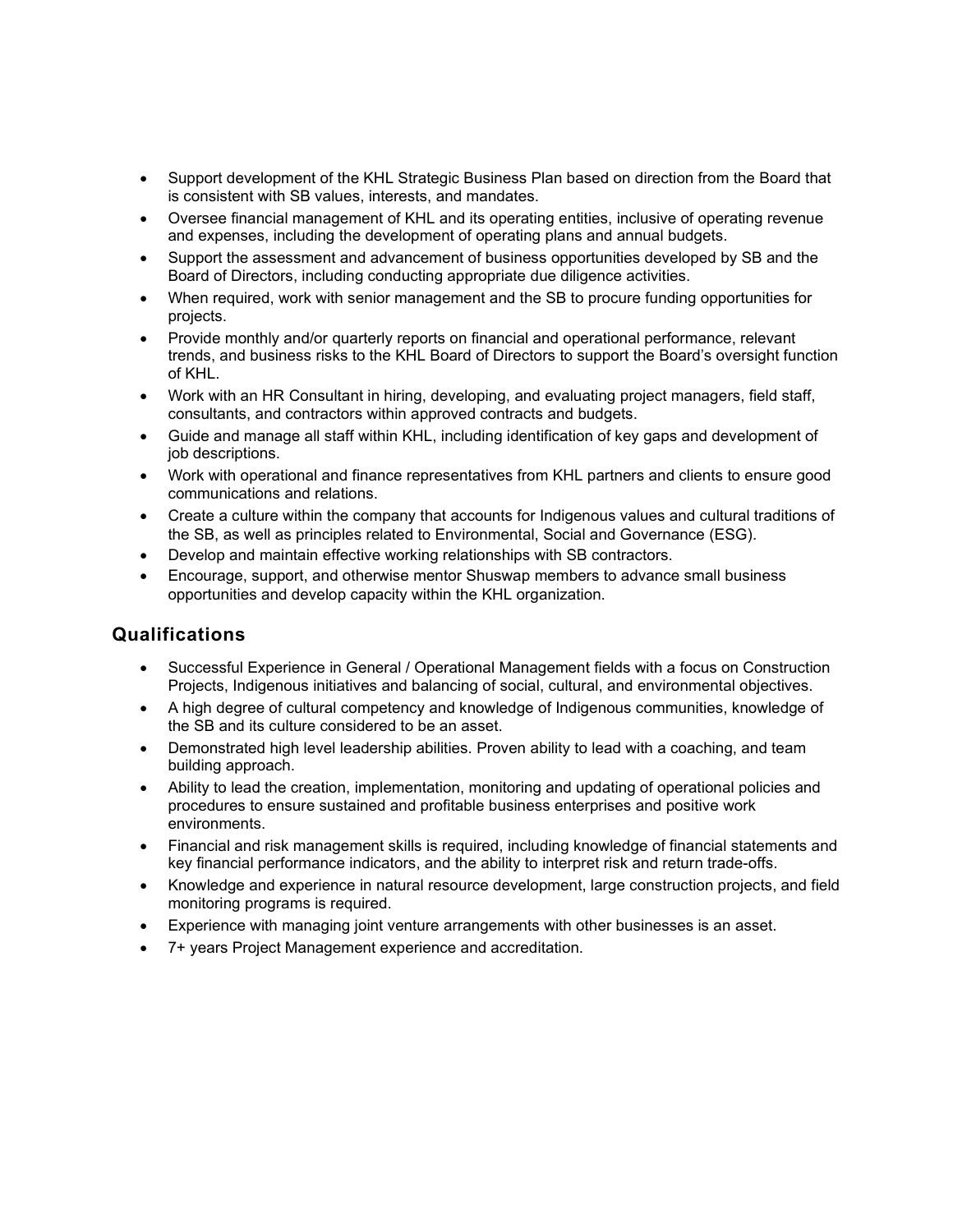- A Bachelor of Commerce degree, or equivalent bachelor's degree with a focus on business, or equivalent experience is preferable. A Master of Business Administration degree and / or related a professional designation is an asset.
- Experience leading a company through start up or scaling up operations, managing a \$4-5 million annual operating budget.
- Possess a valid Class 5 British Columbia Driver's License, able to submit current drivers abstract and have reliable transportation.
- Must be able to work onsite, in Invermere, BC.

## **Personal Attributes**

- Demonstrated success in building a collaborative environment with high functioning, crossfunctional teams, and community partners.
- Proven ability to balance project management, adhere to policies and align with strategic direction.
- Proven ability to maintain team accountability and drive individual ownership. Can demonstrate coaching and communication techniques that inspire performance.
- Exceptional at building capacity, trust, and transparency with all team members.
- Natural ability to communicate clearly and concisely. Verbal, written and presentation skills are consistently demonstrated.
- Agile and able to drive change in collaboration with key stakeholders and community partners.
- Calm, cool, and collected with an amazing ability to master peace and presence when challenged.
- The ability to be impartial, trustworthy, respectful of confidentiality, and avoid any conflicts of interest.
- An understanding of the history of First Nations in British Columbia, and an interest to learn more about the history, culture, practices, socioeconomic conditions, rights, and future vision of Indigenous peoples.

# **Schedule. Compensation. Conditions of work**

This is a full-time, year-round opportunity. Schedule based on project work. Office hours are 8am – 4pm, Monday – Friday. Wage ranges from \$105,000 - \$115,000 per year.

#### **We offer a wide variety of perks including:**

- Generous vacation including 2 weeks paid holiday over Christmas
- Employer matched pension plan
- Extensive health and benefits package
- Bi-weekly healthy food box